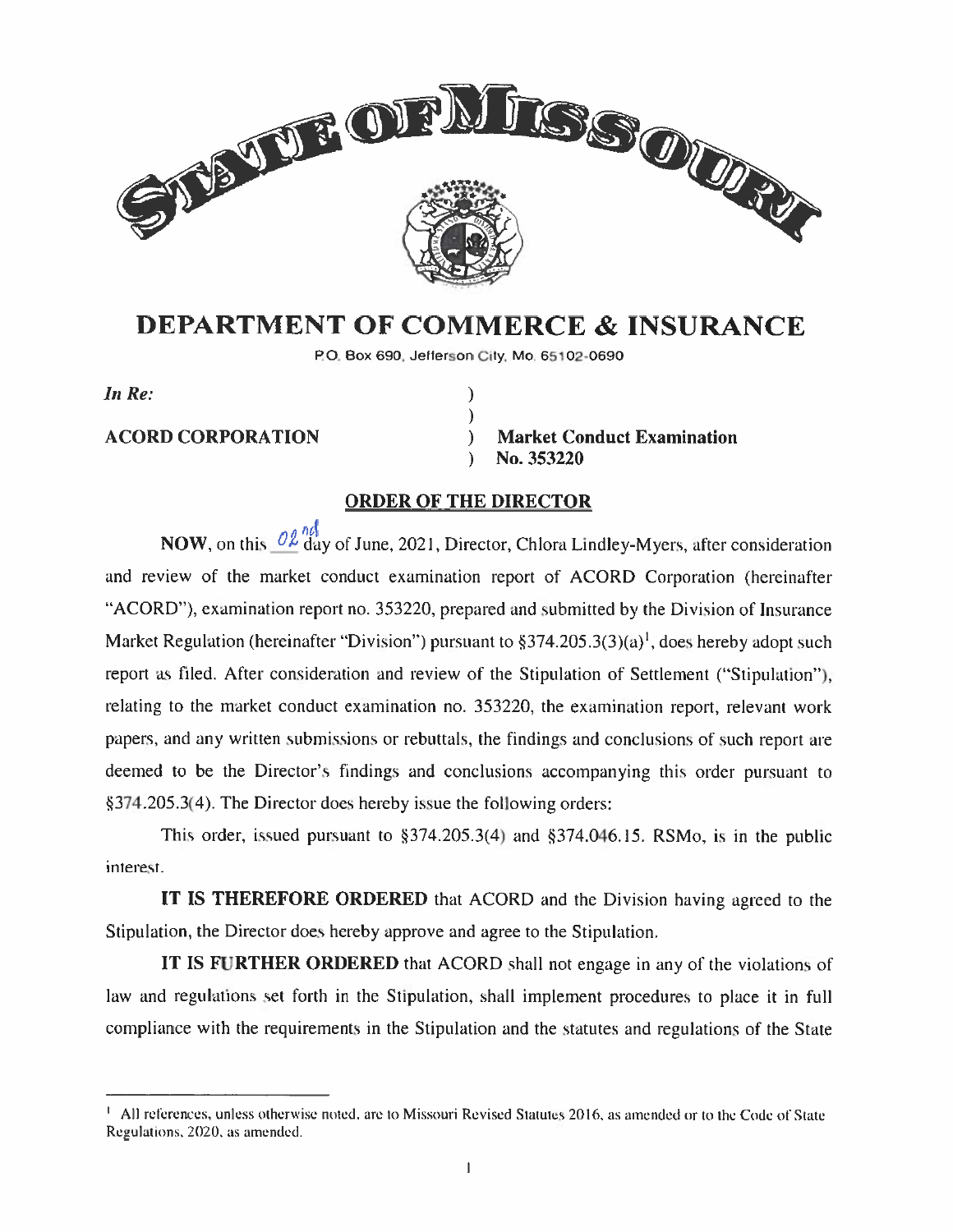of Missouri, and to maintain those corrective actions at all times, and shall fully comply with all terms of the Stipulation.

## IT IS SO ORDERED.

IN WITNESS WHEREOF, I have hereunto set my hand and affixed the seal of my office in Jefferson City, Missouri, this  $\frac{6\lambda}{\lambda}$ day of June, 2021.

Lindley Mys  $\mathcal{C}$ k I'

Chlora Lindley-Myers Director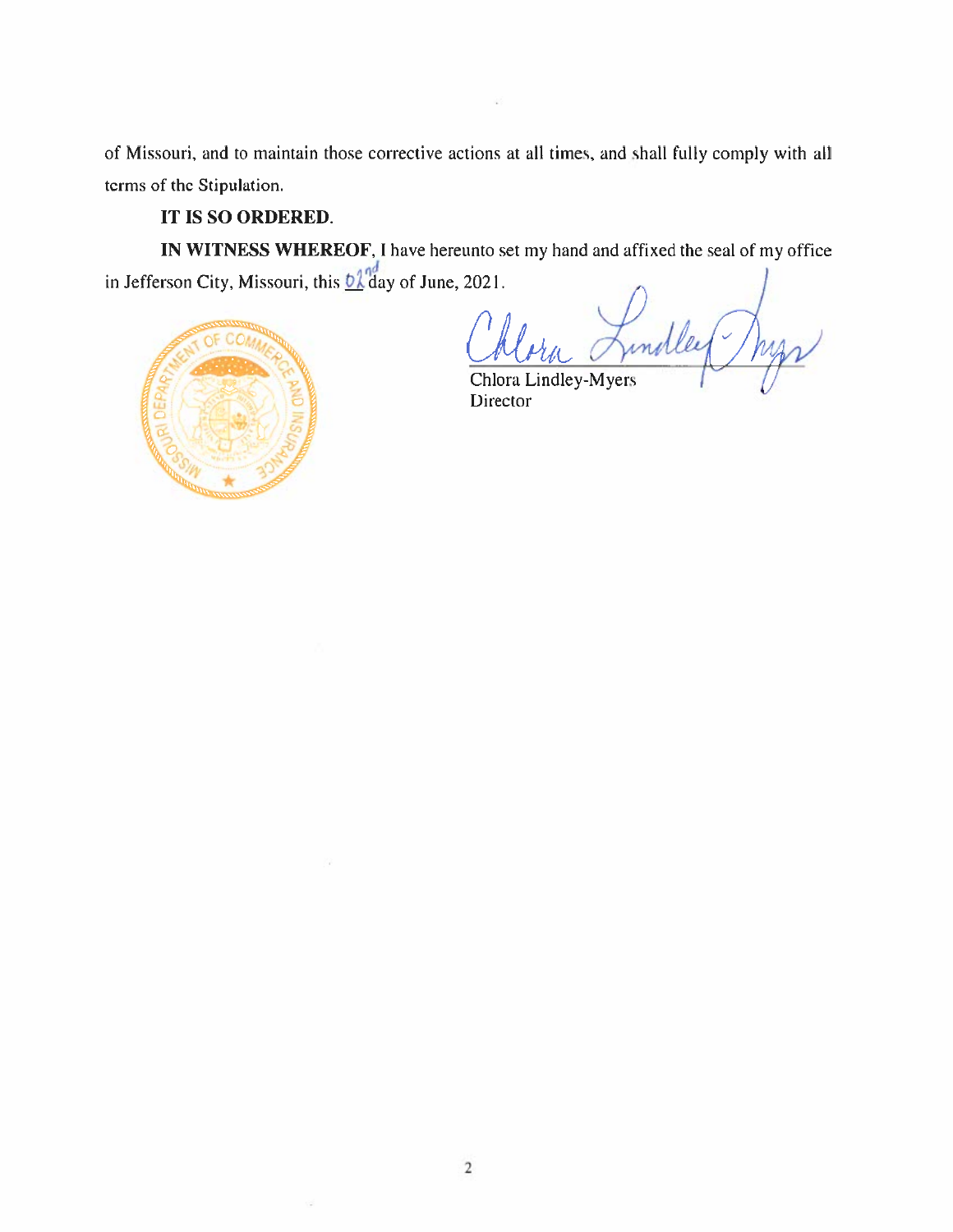#### IN THE DEPARTMENT OF COMMERCE AND INSURANCE STATE OF MISSOURI

)

In Re:  $\left( \begin{array}{ccc} 1 & 0 & 0 & 0 \\ 0 & 1 & 0 & 0 \\ 0 & 0 & 0 & 0 \\ 0 & 0 & 0 & 0 \\ 0 & 0 & 0 & 0 \\ 0 & 0 & 0 & 0 \\ 0 & 0 & 0 & 0 \\ 0 & 0 & 0 & 0 \\ 0 & 0 & 0 & 0 \\ 0 & 0 & 0 & 0 \\ 0 & 0 & 0 & 0 & 0 \\ 0 & 0 & 0 & 0 & 0 \\ 0 & 0 & 0 & 0 & 0 \\ 0 & 0 & 0 & 0 & 0 \\ 0 & 0 & 0 & 0 & 0 \\ 0 & 0 & 0$ 

ACORD CORPORATION ) Market Conduct Examination No. 353220  $\mathcal{L}$ 

#### STIPULATION OF SETTLEMENT

It is hereby stipulated and agreed by the Division of Insurance Market Regulation (hereinafter "the Division") and ACORD Corporation (hereinafter "ACORD"), as follows:

WHEREAS. the Division is <sup>a</sup> unit of the Missouri Department of Commerce and Insurance (hereinafter "the Department"). an agency of the State of Missouri, created and established for administering and enforcing all laws in relation to insurance companies doing business in the State of Missouri:

WHEREAS, ACORD operates as an advisory organization in the State of Missouri pursuant to  $§379.328<sup>1</sup>$  and as a rating organization pursuant to  $§379.435$ ;

WHEREAS. the Division conducted <sup>a</sup> market conduct examination of ACORD. examination #353220: and

WHEREAS, based on the market conduct examination of ACORD, the Division alleges that:

 $\mathbf{1}$ . ACORD did not tile <sup>30</sup> forms that were available for use by members in violation of §§379.321.6 & .7 and 20 CSR 100-9.100 (2) (J).

2. The audits of ACORD's control process and procedure conducted in 2018 and 2020 did not include <sup>a</sup> review of the operational effectiveness of controls. processes and procedures.

3. ACORD did not promptly notify the Director of the Department (hereinafter

<sup>&</sup>lt;sup>1</sup>All references, unless otherwise noted, are to Missouri Revised Statutes 2016, as amended or to the Code of State Regulations. 2020, as amended.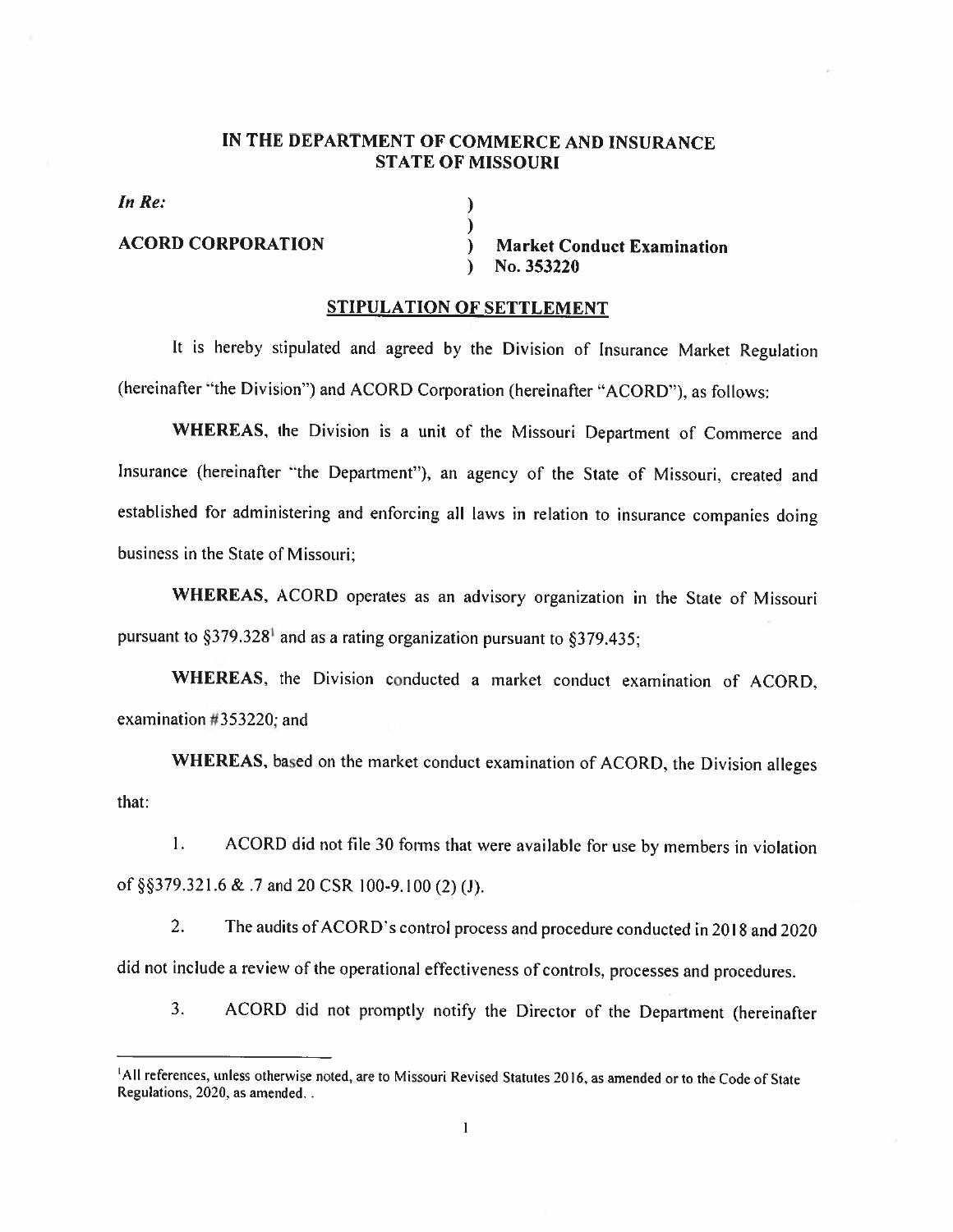"Director") of every change in membership during 2017 and 2018 in violation of  $\S 379.445$ .

WHEREAS, ACORD does not agree with certain findings in the market conduct examination and denies that it has violated any Missouri law or regulation, and ACORD is of the position that this Stipulation of Settlement (hereinafter "Stipulation") is a compromise of disputed facts and legal allegations and that the signing of this Stipulation and ACORD's consent to take the remedial actions required by it does not constitute an admission of wrongdoing or liability on its part and is done merely to fully and completely resolve the market conduct examination and avoid litigation.

WHEREAS. the Division and ACORD have agreed to resolve the issues raised in the market conduct examination as follows:

A. Scope of Agreement. This Stipulation embodies the entire agreement and understanding of the signatories with respect to the subject matter contained herein. The signatories hereby declare and represent that no promise. inducement or agreement not herein expressed has been made, and acknowledge that the terms and conditions of this agreement are contractual and not <sup>a</sup> mere recital.

B. Remedial Action. ACORD agrees to take remedial action to reasonably ensure that the errors noted in the market conduct examination and in this Stipulation do not recur. Such remedial actions shall consist of the following:

I. ACORD agrees to file all Property and Casualty forms as defined by <sup>20</sup> CSR 100- 9.100 (2) (J) available for use by members in Missouri with the Director through the System for Electronic Rate and Form Filing ("SERFF"), within 60 days from the date of the Order approving this Stipulation. The SERFF filing will include a statement indicating that "as a result of a Missouri market conduct examination, the attached forms are being filed with the Department."

2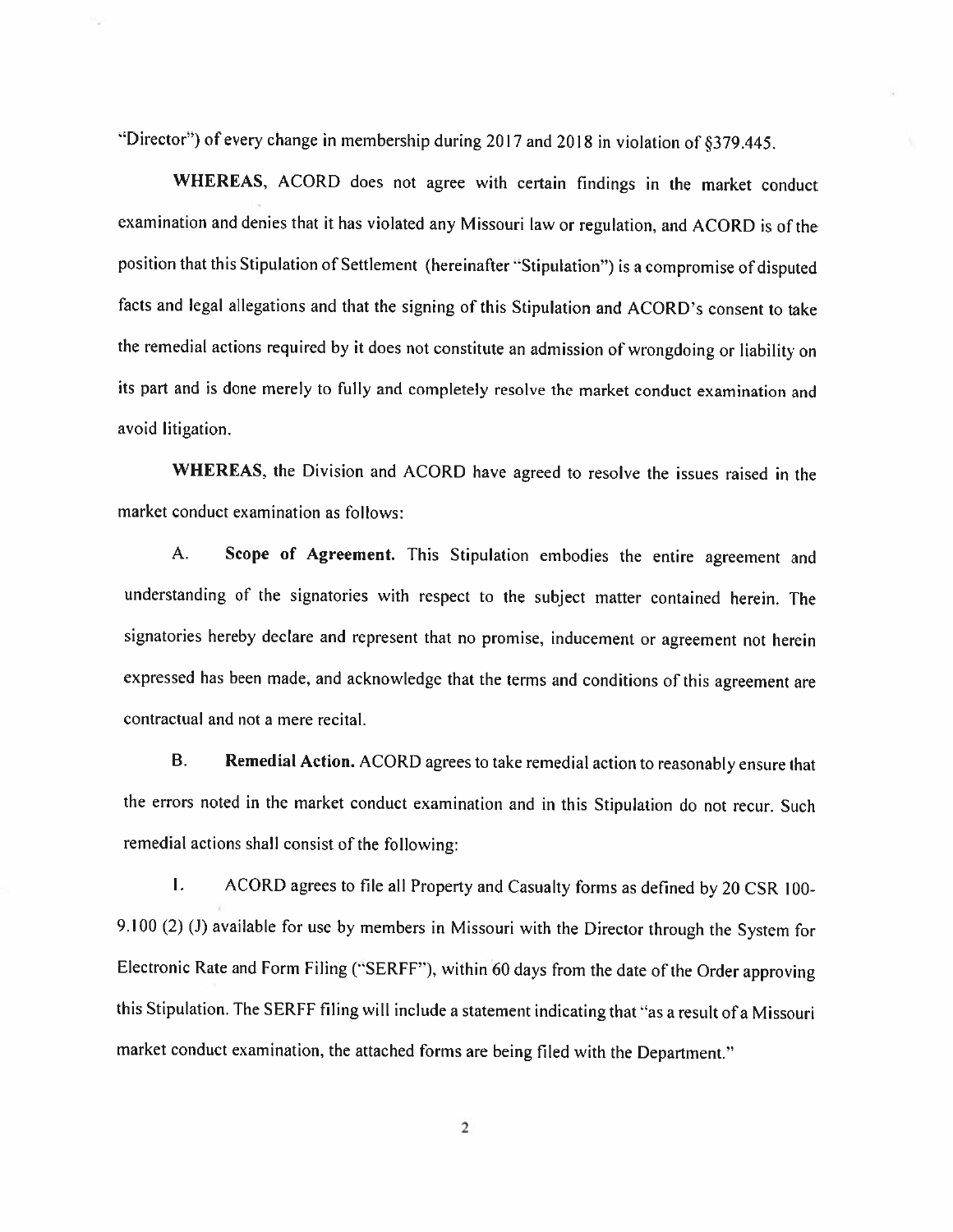2. ACORD agrees to submit its membership lists to the Department on a monthly basis beginning on July 1. 2021. No submission needs to be made for any month in which there are no membership changes.

C. Compliance. ACORD agrees to file documentation with the Division. in <sup>a</sup> format acceptable to the Division, within 60 days of the entry of a final order of any remedial action taken pursuant to Paragraph <sup>B</sup> to implement compliance with the terms of this Stipulation. Such documentation is provided pursuant to §374.205.

D. Ongoing Examination. ACORD agrees to pay any reasonable examination fees expended by the Division in conducting its review of the documentation provided by ACORD pursuant to Paragraph C of this Stipulation.

E. Penalties. The Division agrees that it will not seek penalties against ACORD in connection with this market conduct examination.

F. Non—Admission. Nothing in this Stipulation shall be construed as an admission by ACORD. this Stipulation being part of <sup>a</sup> compromise settlement to resolve disputed factual and legal allegations arising out of the above-referenced market conduct examination.

G. Waivers. ACORD. after being advised by legal counsel, does hereby voluntarily and knowingly waive any and all rights for procedural requirements, including notice and an opportunity for a hearing, and review or appeal by any trial or appellate court, which may have otherwise applied to the above-referenced market conduct examination.

H. Changes. No changes to this Stipulation shall be effective unless made in writing and agreed to by representatives of the Division and ACORD.

I. Governing Law. This Stipulation shall be governed and construed in accordance with the laws of the State of Missouri.

3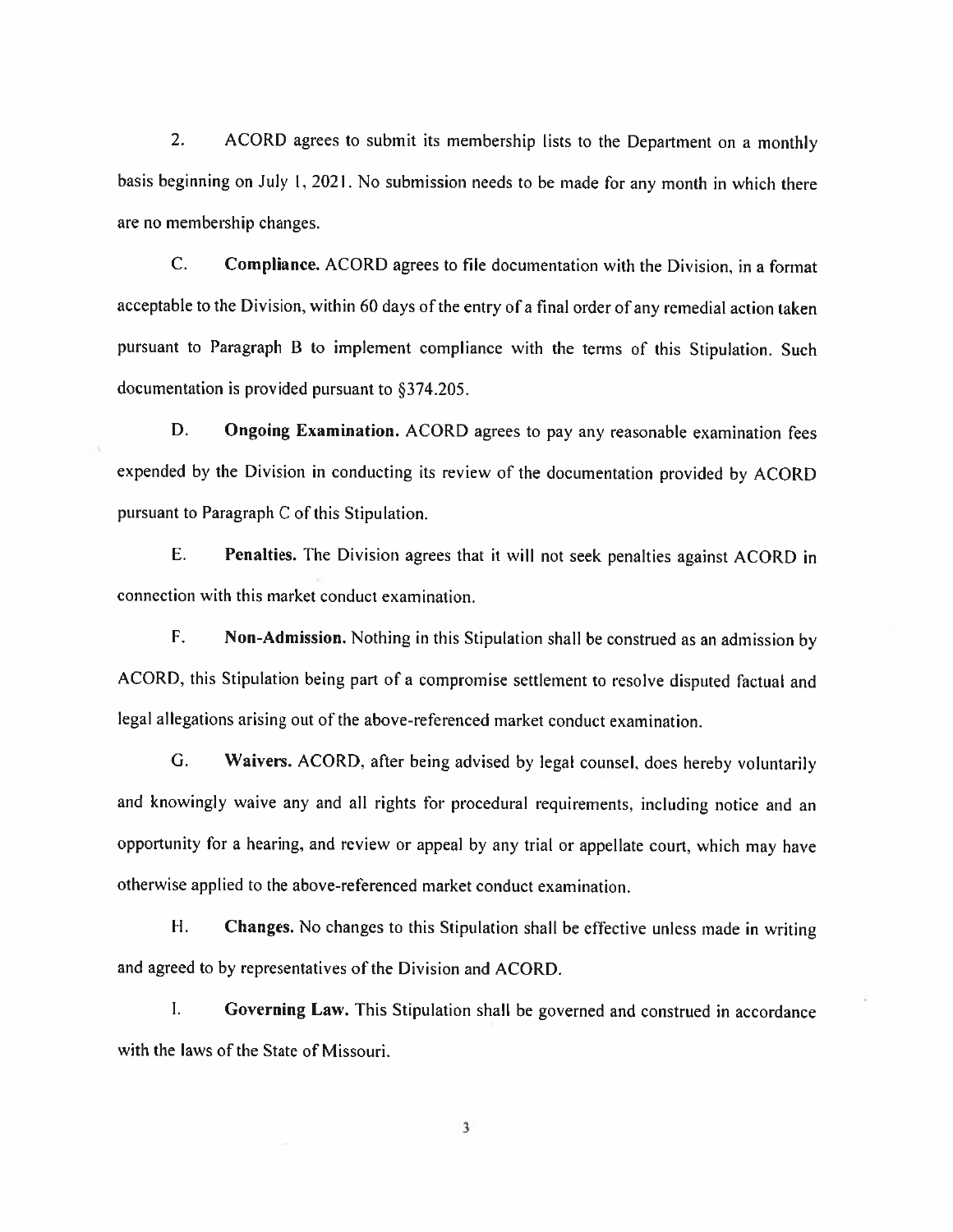J. Authority. The signatories below represent, acknowledge, and warrant that they are authorized to sign this Stipulation. on behalf of the Division and ACORD respectively,

K. Counterparts. This Stipulation may be executed in multiple counterparts, each of which shall be deemed an original and all of which taken together shall constitute <sup>a</sup> single document. Execution and delivery of this Stipulation by facsimile or by an electronically transmitted signature shall be fully and legally effective and binding.

L. Effect of Stipulation. This Stipulation shall become effective only upon entry of a Final Order by the Director approving this Stipulation.

M. Request for an Order. The signatories below request that the Director issue an Order approving this Stipulation and ordering the relief agreed to in the Stipulation, and consent to the issuance of such Order.

DATED:  $5/27/202$ 

Stewart Freilich Chief Market Conduct Examiner and Senior Counsel Division of Insurance Market Regulation

— DocuSigned by: Andrew Euckerman -08FA4AFF28A4469

Andrew Zuckerman SVP and General Counsel ACORD Corporation

5/24/2021

DATED: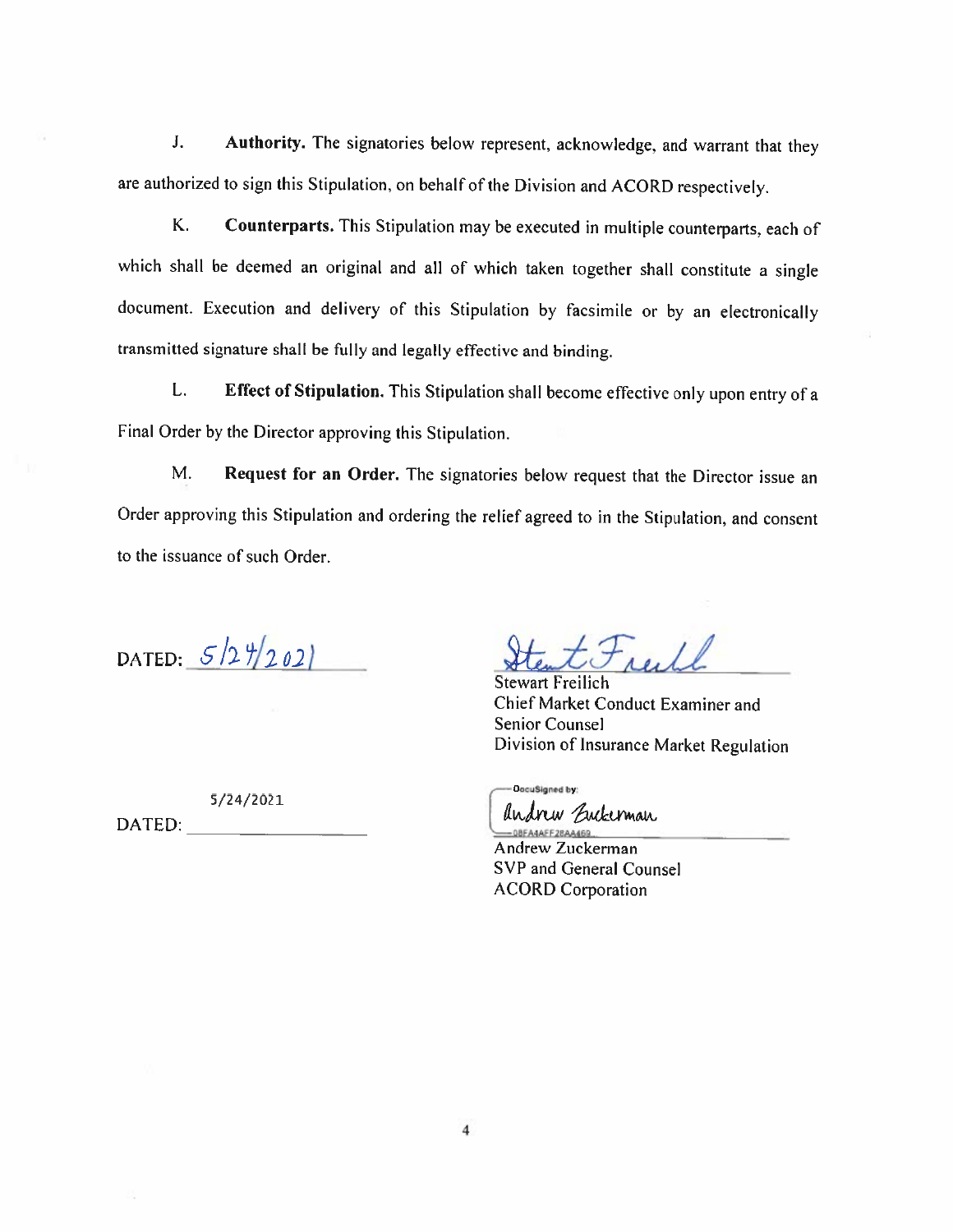

## **FINAL MARKET CONDUCT EXAMINATION REPORT**

## **ACORD Corporation**

### **MISSOURI SBS EXAMINATION # 353220**

#### **May 24, 2021**

**Home Office 1 Blue Hill Plaza, 2nd Floor Pearl River, NY 10965** 

**STATE OF MISSOURI DEPARTMENT OF COMMERCE & INSURANCE**

JEFFERSON CITY, MISSOURI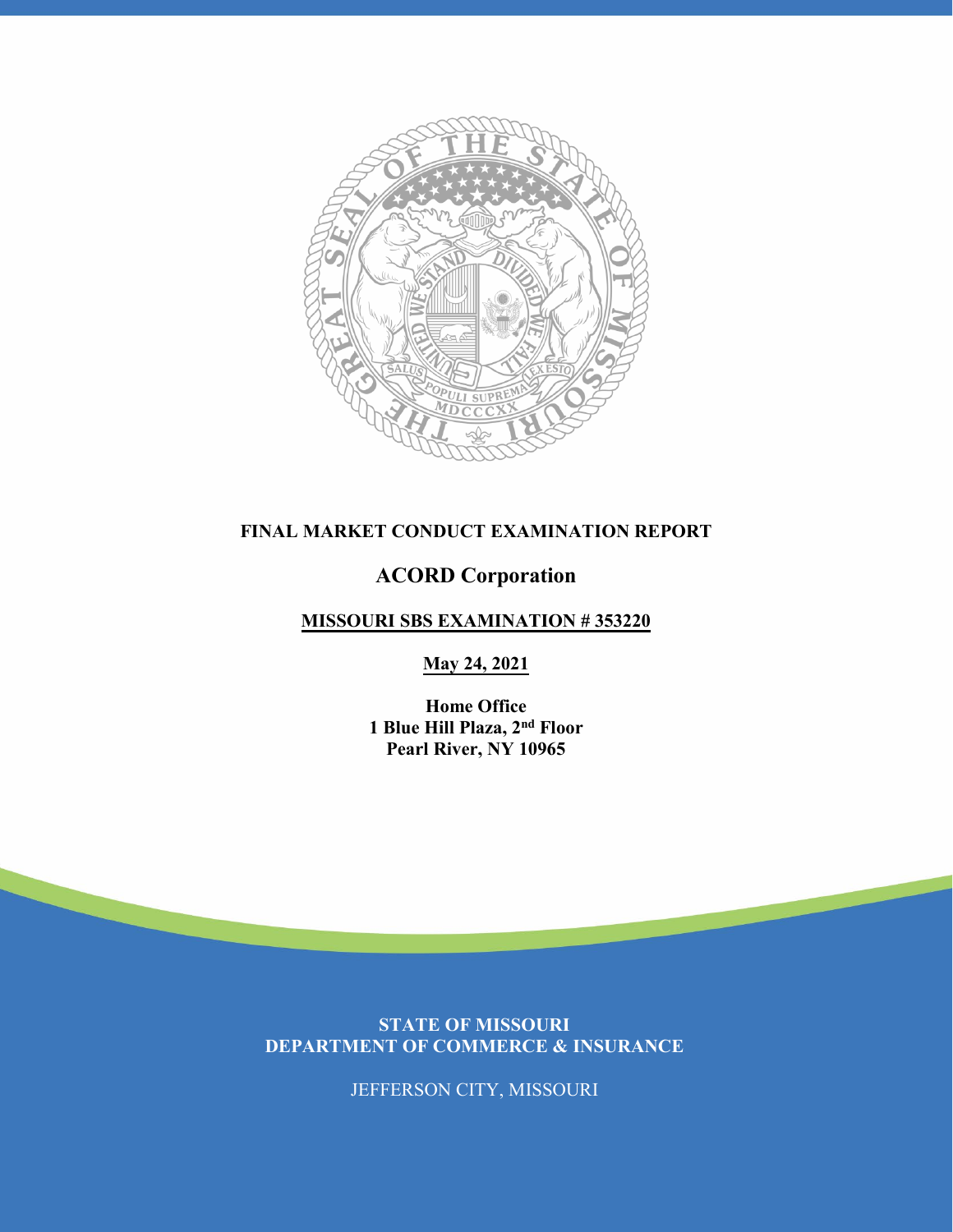| $\mathbf{I}$ .                                          |  |
|---------------------------------------------------------|--|
| II.                                                     |  |
|                                                         |  |
|                                                         |  |
| REPORTS, REPORT SYSTEMS AND OTHER DATA REQUESTS 9<br>V. |  |
|                                                         |  |
|                                                         |  |
|                                                         |  |
|                                                         |  |
|                                                         |  |
|                                                         |  |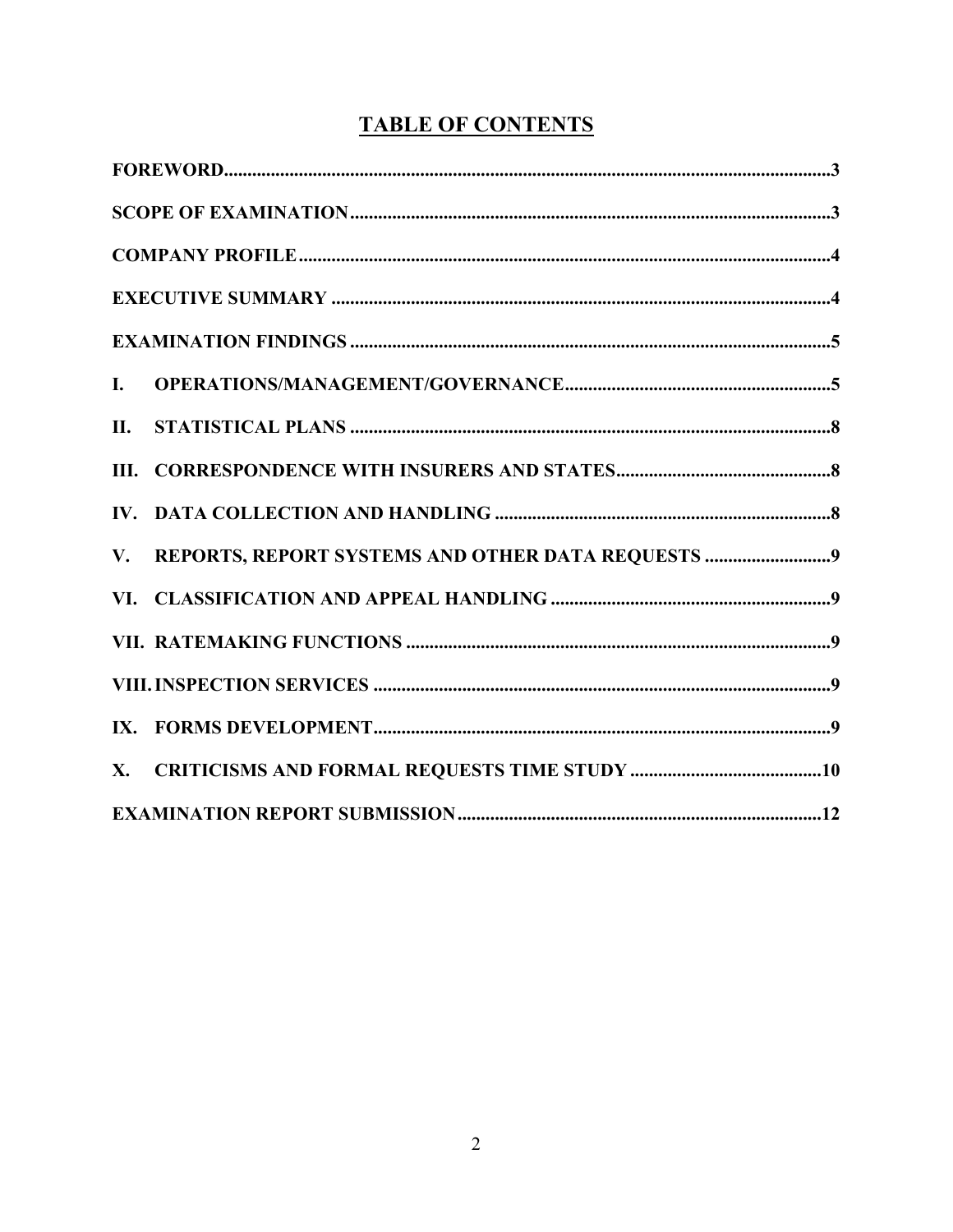May 24, 2021

Honorable Chlora Lindley-Myers, Director Missouri Department of Commerce and Insurance 301 West High Street, Room 530 Jefferson City, Missouri 65101

Director Lindley-Myers:

In accordance with your market conduct examination warrant, a targeted market conduct examination has been conducted of the specified business practices of

#### **ACORD Corporation**

hereinafter referred to as ACORD or as the Company. This examination was conducted as a desk examination at the offices of the Missouri Department of Commerce and Insurance (DCI).

## **FOREWORD**

This examination report is a report by exception. However, failure to criticize specific practices, procedures, products or files does not constitute approval thereof by the DCI.

During this examination, the examiners cited errors considered potential violations made by the Company. Statutory citations were as of the examination period unless otherwise noted.

When used in this report:

- "Company" or "ACORD" refers to ACORD Corporation
- "CSR" refers to the Missouri Code of State Regulation
- "DCI" refers to the Missouri Department of Commerce and Insurance
- "Director" refers to the Director of the Missouri Department of Commerce and Insurance
- "NAIC" refers to the National Association of Insurance Commissioners
- "RSMo" refers to the Revised Statutes of Missouri

## **SCOPE OF EXAMINATION**

The DCI has authority to conduct this examination pursuant to, but not limited to, §§374.110, 379.343, 379.475, 374.205, RSMo, and conducted in accordance with section 379.475.3, RSMo.

The purpose of this examination was to determine if the Company complied with Missouri statutes and DCI regulations. The primary period covered by this review is January 1, 2017 through December 31, 2019, unless otherwise noted. Errors found outside of this time period may also be included in the report.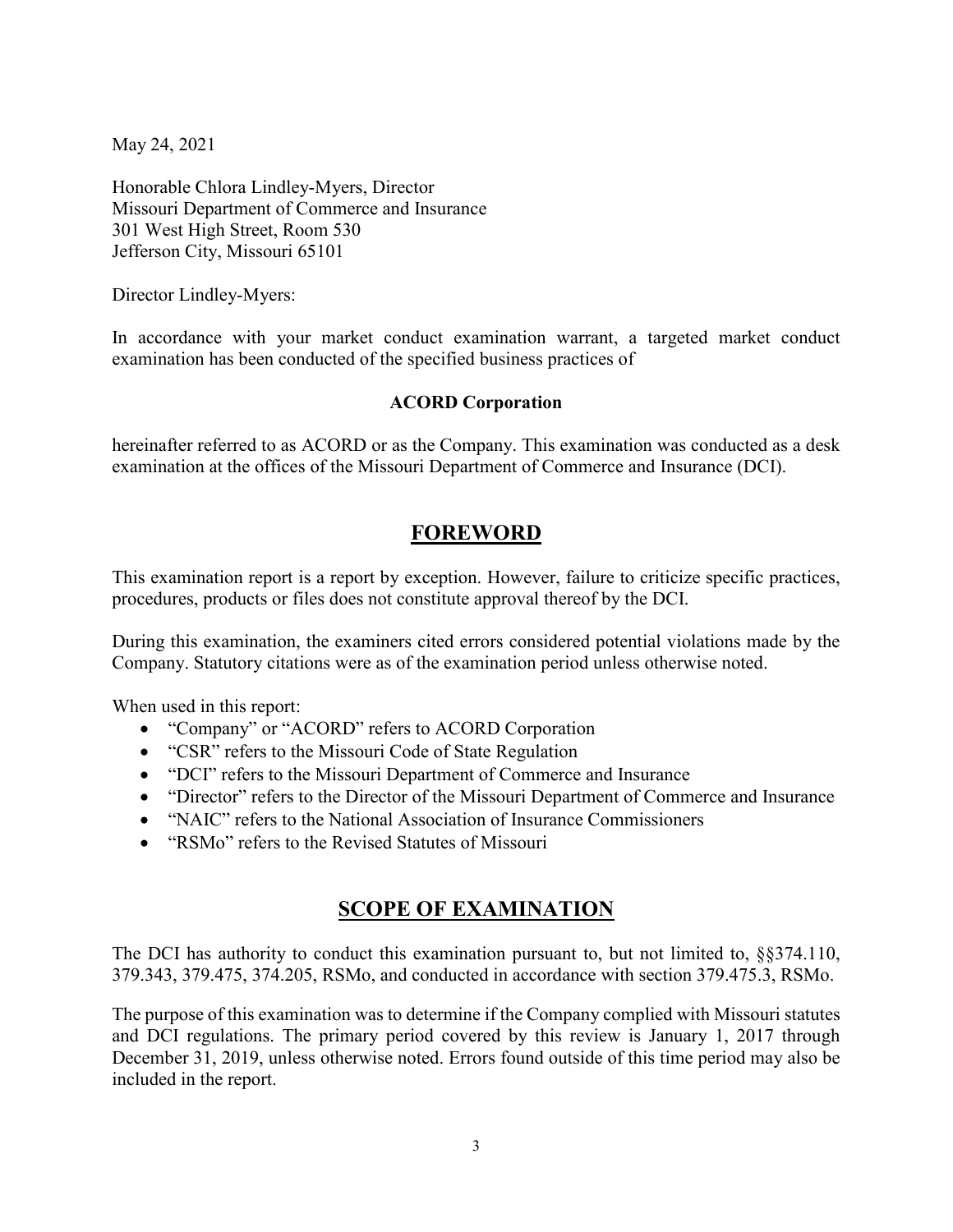The examination was a targeted examination involving the following business functions:

- Advisory Organization Operations/Management/Governance
- Statistical Plans
- Correspondence with Insurers and States
- Data Collection and Handling
- Reports, Report Systems and Other Data Requests
- Classification and Appeal Handling; Ratemaking Functions
- Inspection Services
- Form Development

The examination was conducted in accordance with the standards in the NAIC's *Market Regulation Handbook*. In performing this examination, the examiners only reviewed a sample of the Company's practices, procedures, products, and files. Therefore, some noncompliant practices, procedures, products, and files may not have been found. As such, this report may not fully reflect all of the practices and procedures of the Company.

## **COMPANY PROFILE**

ACORD (Association for Cooperative Operations Research and Development) is the global standards-setting body for the insurance and related financial services industries. ACORD facilitates fast, accurate data exchange, and efficient workflows through the development of electronic standards, standardized forms, and tools to support their use. ACORD members worldwide include hundreds of insurance and reinsurance companies, agents and brokers, software providers, financial services organizations and industry associations. ACORD maintains offices in New York and London. Since 1970, ACORD has been an industry leader in identifying ways to help its members make improvements across the insurance value chain. Implementing ACORD Standards improves data quality and flow, increase efficiency, and realize billion-dollar savings to the global insurance industry. ACORD engages more than 36,000 participating organizations spanning 100 countries, including insurance and reinsurance companies, agents and brokers, software providers, financial services organizations and industry associations. With the tools and resources provided by ACORD, our members are equipped to address current business and technology imperatives while influencing and shaping the future.

## **EXECUTIVE SUMMARY**

The DCI conducted a targeted market conduct examination of ACORD Corporation. The examiners found the following areas of concern:

#### **OPERATIONS/MANAGEMENT/GOVERNANCE**

The Company failed to file 30 forms that were available for use by members during the examination period. Reference: §379.321, RSMo., and 20 CSR 100-9.100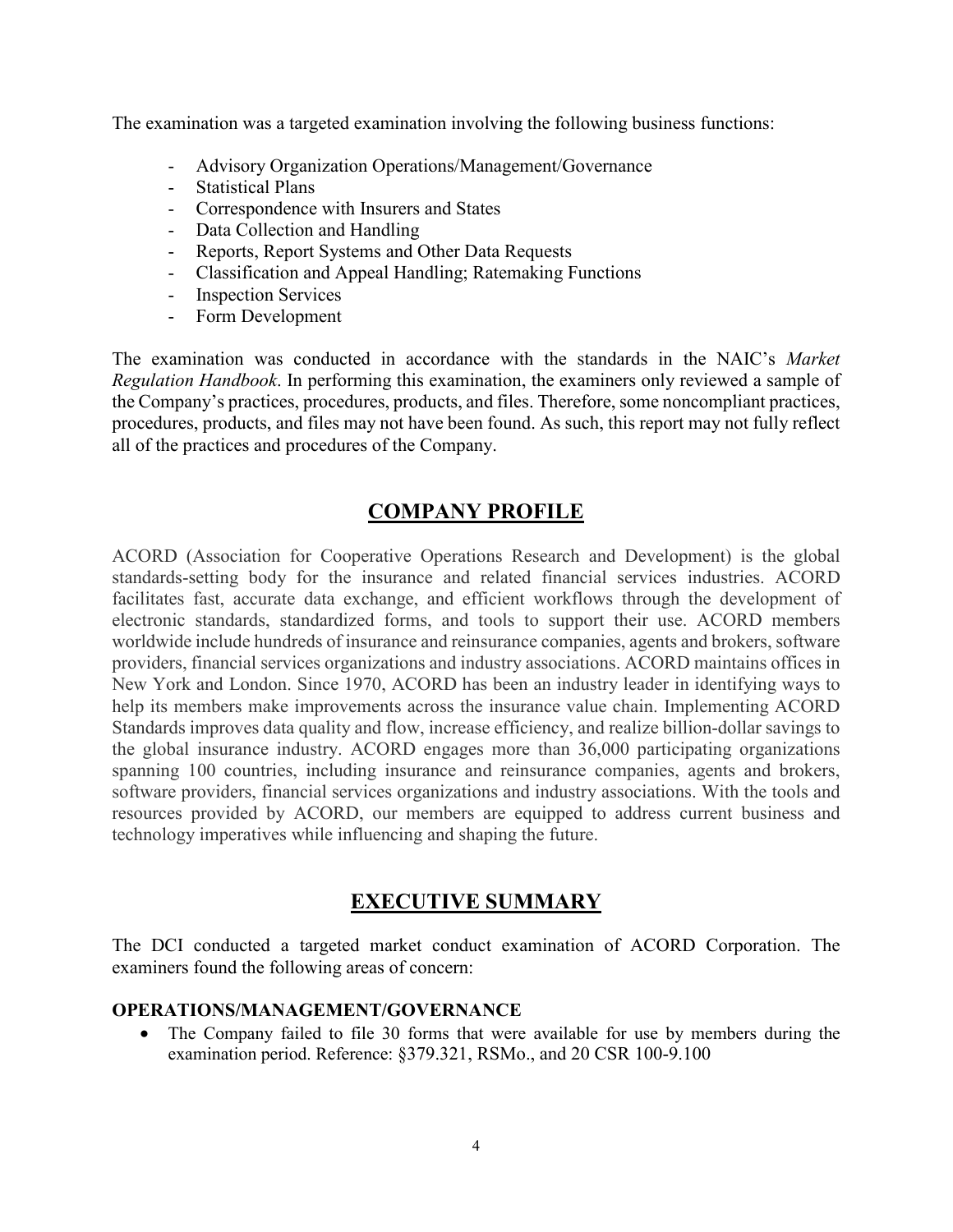- The Company does not audit the operational effectiveness of controls, processes and procedures. Reference: NAIC Market Regulation Handbook Chapter 29 – Advisory Organizations Operations/Management/Governance: Standard 11
- The Company failed to promptly notify the Director of every change in membership as required. Reference: §379.445, RSMo.

## **EXAMINATION FINDINGS**

#### **I. ADVISORY ORGANIZATION OPERATIONS/MANAGEMENT/GOVERNANCE**

The operations/management/governance portion of the examination provides a review of how the Company manages its operations.

**A. NAIC Market Regulation Handbook Chapter 29 – Advisory Organizations Operations/Management/Governance Standard 1: The advisory organization has implemented written policies and procedures to prevent anti-competitive practices in the insurance marketplace, as related to the advisory organization's services and communications to insurers.**

To test for this standard, the examiners requested and reviewed service agreements with insurers, board of directors and other committee meeting minutes, employee training materials, and policies and procedures applicable to anti-competitive practices to determine if the organization provides guidance to its staff and has adopted practices to prevent anticompetitive activity.

No concerns were found in this review.

**B. NAIC Market Regulation Handbook Chapter 29 – Advisory Organizations Operations/Management/Governance Standard 3**: **The advisory organization prepares, submits filings as necessary, adheres to applicable state filing and/or approval requirements and written procedures prior to distribution of prospective loss costs, policy forms, endorsements, factors, classifications or rating rule manuals.**

To test for this standard, the examiners requested and reviewed the organization's policies and procedures manual relating to filings, a list of forms filed by System for Electronic Rate and Form Filing ("SERFF") tracking number, communications and manuals provided to its members and subscribers, and distributed prospective loss costs, policy forms, endorsements, factors, classifications or manuals.

Finding 1: The Company failed to file 30 forms that were available for use by members during the examination period.

Reference: §379.321, RSMo., and 20 CSR 100-9.100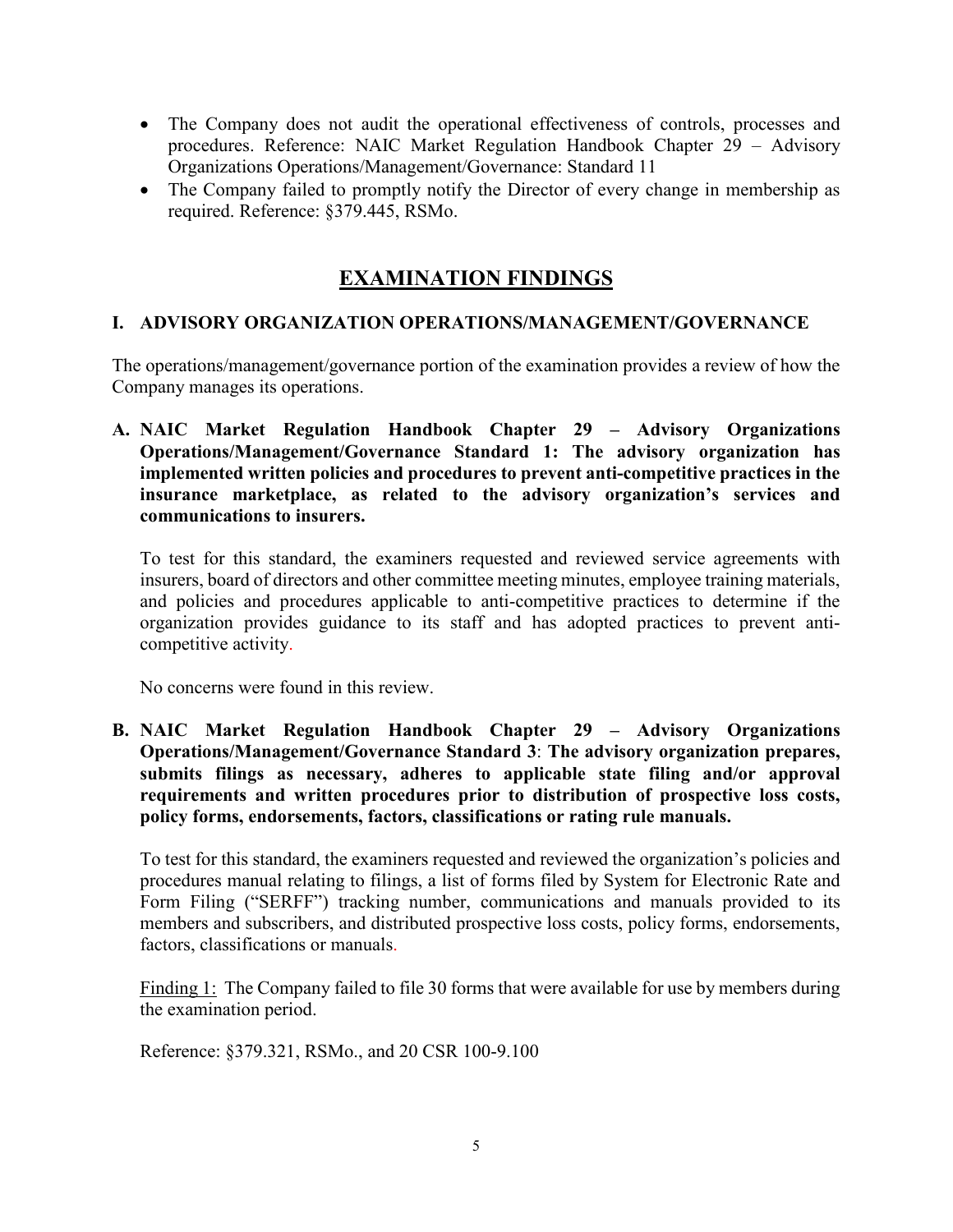**C**. **NAIC Market Regulation Handbook Chapter 29 – Advisory Organizations Operations/Management/Governance Standard 8**: **The advisory organization conducts ongoing research and review of state insurance laws and insurance related case law in order to be responsive to necessary changes in prospective loss costs, policy forms, endorsements, factors, classifications or manuals, as applicable.**

To test for this standard, the examiners requested and reviewed the Company's processes and procedures for researching insurance laws and case law in order to make appropriate modifications, additions, deletions or withdrawals as necessitated, and making applicable filings and notifications to members and subscribers.

No concerns were found in this review.

#### **D**. **NAIC Market Regulation Handbook Chapter 29 – Advisory Organizations Operations/Management/Governance Standard 11**: **The advisory organization has an up to date, valid internal or external audit program.**

To test for this standard, the examiners requested and reviewed the organization's audit plan, procedural manuals, audit reports and results for the examination timeframe to determine if and how management is using the reports, if the organization responds to audit recommendations, and if the audit program includes the testing of the accuracy of information systems.

Finding 1: Audits were conducted in 2018 and 2020 by an external auditing firm and were audits of the Company's controls processes and procedures, but did not include a review of the operational effectiveness of controls, processes and procedures. No other audit reports were available from the Company.

Reference: NAIC Market Regulation Handbook Chapter 29 – Advisory Organizations Operations/Management/Governance: Standard 11

#### **E. NAIC Market Regulation Handbook Chapter 29 – Advisory Organizations Operations/Management/Governance Standard 12**: **The advisory organization has appropriate controls, safeguards and procedures for protecting the integrity of computer information**

To test for this standard, the examiners requested and reviewed the organization's electronic records control and procedural manuals, and any outside contracts to determine if the organization has adequate physical security procedures related to the computer processing facilities and the network, and logical security and computer system control procedures. The examiners also reviewed the segregation of duties between application development, operations, and user departments to ensure information system projects are authorized, controlled and documented.

No concerns were found in this review.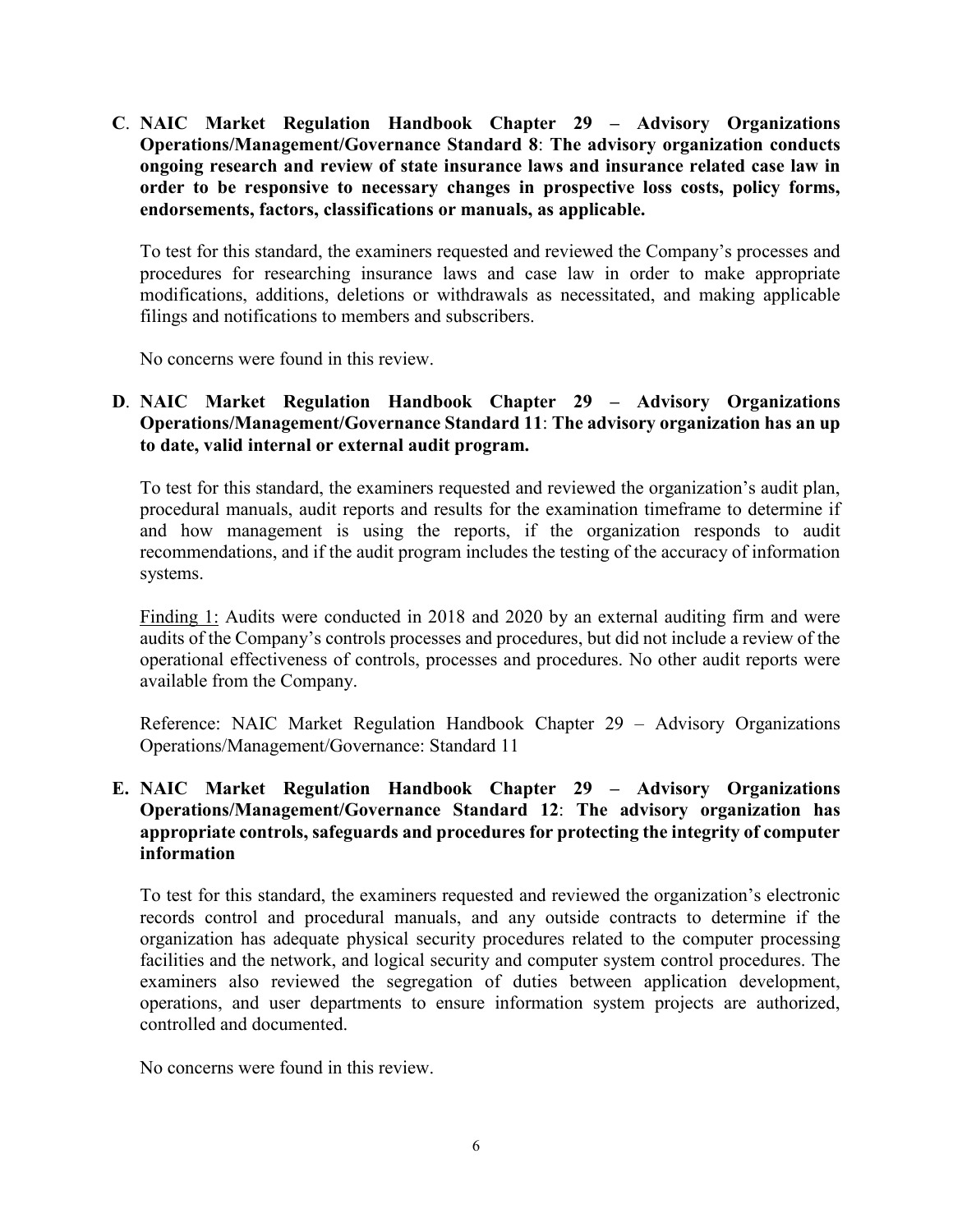**F**. **NAIC Market Regulation Handbook Chapter 29 – Advisory Organizations Operations/Management/Governance Standard 13**: **The advisory organization has a valid disaster recovery plan.** 

To test for this standard, the examiners requested and reviewed the organization's disaster recovery plan, procedural manuals and controls, and outside contracts to ensure that critical business applications, databases and files are regularly backed up and stored off-site.

No concerns were found in this review.

**G. NAIC Market Regulation Handbook Chapter 29 – Advisory Organizations Operations/Management/Governance Standard 14: The advisory organization is adequately monitoring the activities of any entity that contractually assumes a business function or is acting on behalf of the advisory organization.**

To test for this standard, the examiners requested and reviewed the Company's contracts.

No concerns were found in this review.

#### **H. NAIC Market Regulation Handbook Chapter 29 – Advisory Organizations Operations/Management/Governance Standard 15: Records are adequate, assessable, consistent and orderly and comply with state record retention requirements.**

To test for this standard, the examiners requested and reviewed the organizations record retention policy to determine if it complies with Missouri record retention requirements. The examiners determined compliance with record retentions requirements based on the responses the organization provided through the examination process.

No concerns were found in this review.

#### **I. NAIC Market Regulation Handbook Chapter 29 – Advisory Organizations Operations/Management/Governance Standard 16**: **The advisory organization is appropriately licensed.**

To test for this standard, the examiners requested and reviewed the Company's license for its authority to act as an advisory organization and rating organization.

Finding 1: ACORD failed to promptly notify the Director of every change in membership as required. For the examination period, ACORD provided its membership list in 2019 for renewal of its license. However, the Company did not notify the Director of membership changes in 2017 and 2018.

Reference: §379.445, RSMo.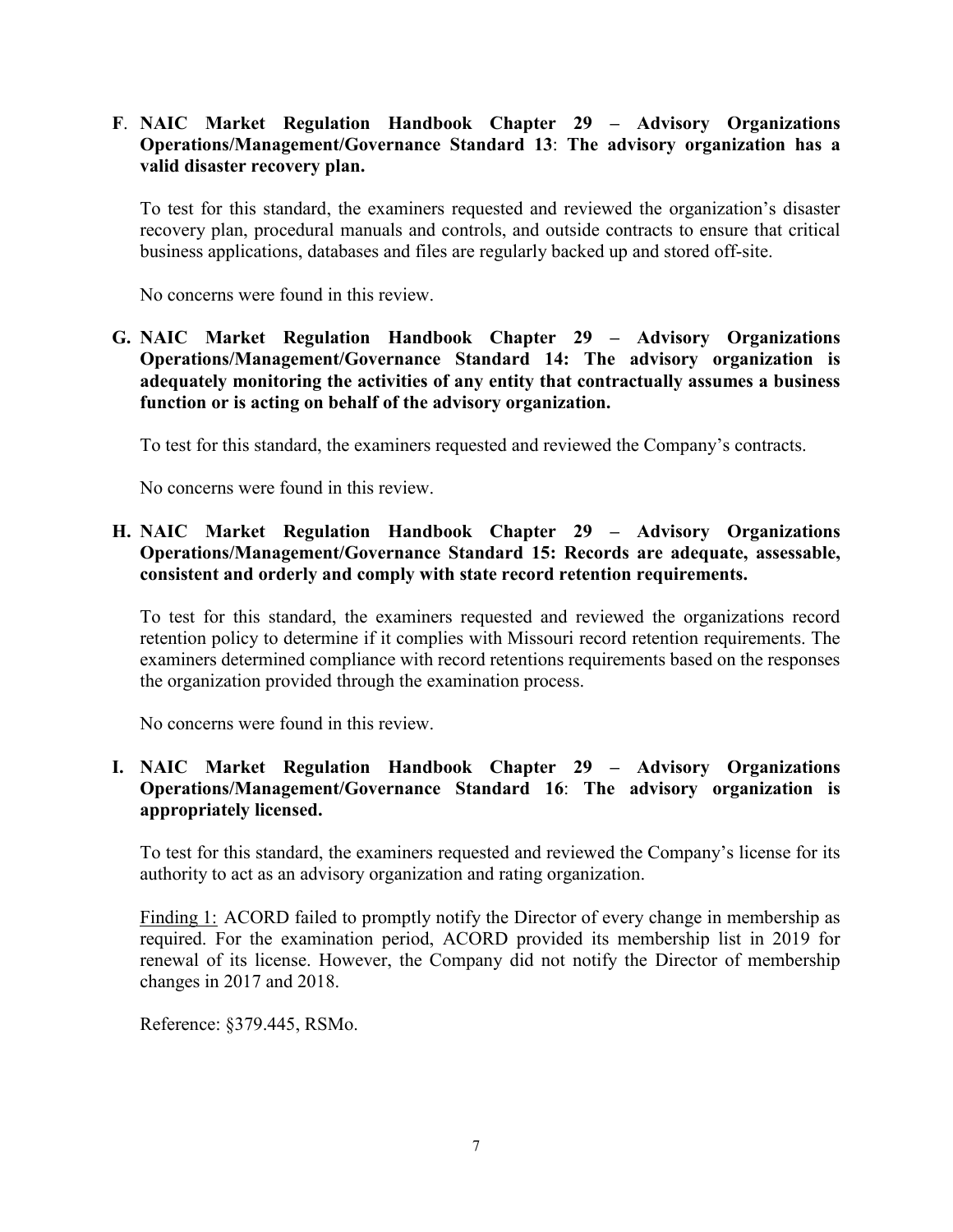#### **J. NAIC Market Regulation Handbook Chapter 29 – Advisory Organizations Operations/Management/Governance Standard 17**: **The advisory organization cooperates on a timely basis with examiners performing the examinations**.

To test for this standard, the examiners documented the Company's responsiveness to requests for information during the examination.

No concerns were found in this review.

#### **K. NAIC Market Regulation Handbook Chapter 29 – Advisory Organizations Operations/Management/Governance Standard 18**: **The advisory organization has developed and implemented written policies, standards and procedures for the management of insurance information.**

To test this standard, the examiners requested and reviewed the Company's procedural and training manuals, audit reports, bulletins/memos regarding insurance information, and outside contracts to determine if the organization has set standards for handling, disclosing, storing and disposing of insurance information and whether it complies with state law.

After an initial review of documents provided by the Company, it was determined that this review area is not applicable to the Company's business.

#### **II. STATISTICAL PLANS**

The purpose of this portion of the examination is to verify the statistical agent maintains adequate statistical plans in accordance with Missouri law, and that the data are reported in accordance with the statistical plans. It is also intended to measure a statistical agent's compliance with statistical plan filing requirements.

After an initial review of documents provided by the Company, it was determined that this review area is not applicable to the Company's business.

#### **III.CORRESPONDENCE WITH INSURERS AND STATES**

The purpose of this portion of the examination is to verify the statistical agent promptly notifies the insurer and state regulators when a problem with the data is found, and then follow-up, if the insurer does not respond timely.

After an initial review of documents provided by the Company, it was determined that this review area is not applicable to the Company's business.

### **IV. DATA COLLECTION AND HANDLING**

The purpose of this portion of the examination is to verify that the statistical agent adequately test reported data for validity, completeness and reasonableness.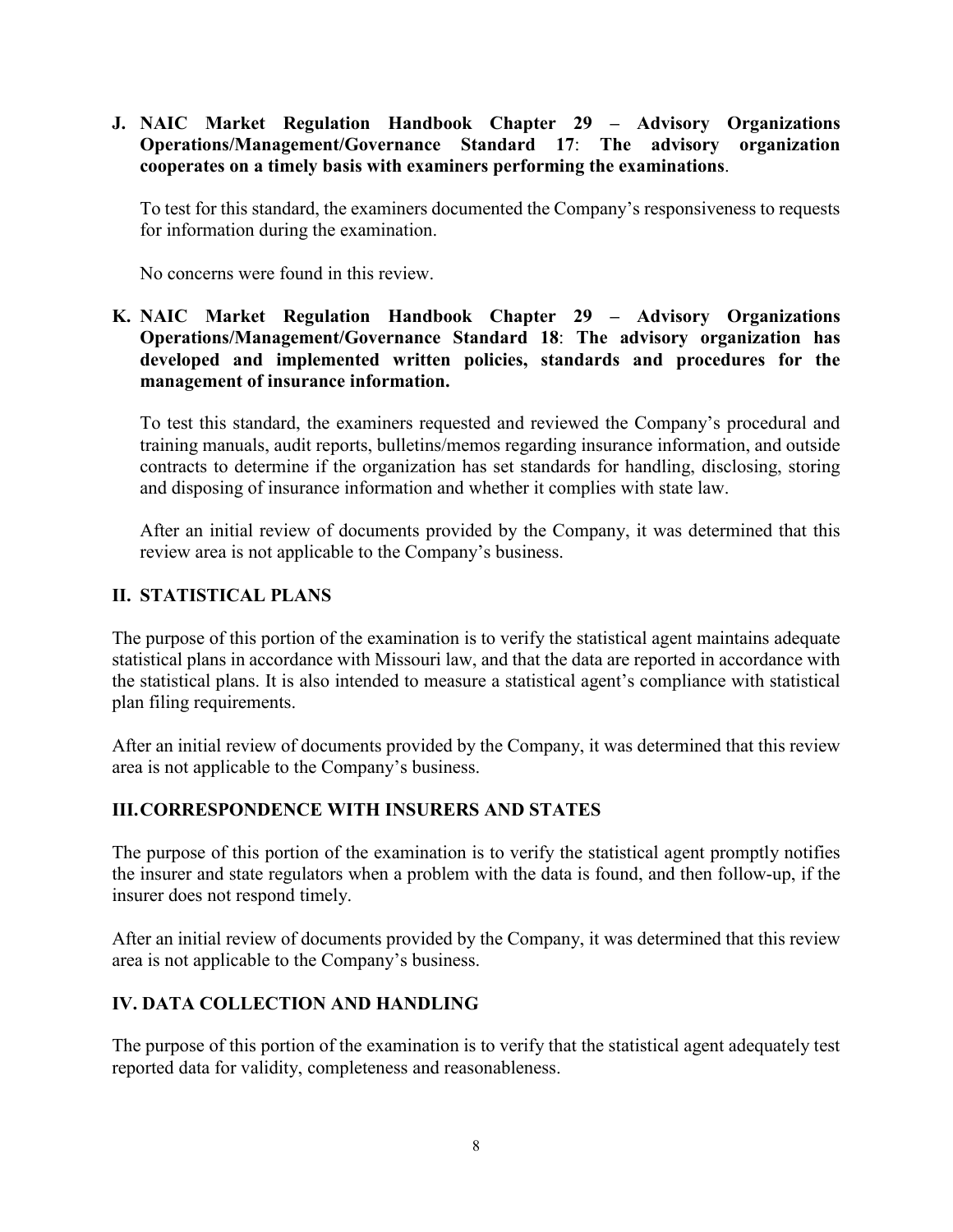After an initial review of documents provided by the Company, it was determined that this review area is not applicable to the Company's business.

#### **V. REPORTS, REPORT SYSTEMS AND OTHER DATA REQUESTS**

The purpose of this portion of the examination is to review the statistical agent's reports and internal procedures for preparing reports and responding to data requests, including a review for timeliness and quality of the response.

After an initial review of documents provided by the Company, it was determined that this review area is not applicable to the Company's business.

### **VI.CLASSIFICATION AND APPEAL HANDLING**

The purpose of this portion of the examination is to review the Company's classification and appeal processes.

After an initial review of documents provided by the Company, it was determined that this review area is not applicable to the Company's business.

### **VII. RATEMAKING FUNCTIONS**

The purpose of this portion of the examination is to review the advisory organization's ratemaking, reports and reporting systems, if any, as well as the advisory organization's internal procedures for preparing related reports and responding to data requests, including the timeliness and quality of the response.

After an initial review of documents provided by the Company, it was determined that this review area is not applicable to the Company's business.

#### **VIII. INSPECTION SERVICES**

The purpose of the portion of the examination is to review the Company's processes for ensuring proper classification of risks that are subject to inspection and that the results of the inspection are provided to carriers and insureds.

After an initial review of documents provided by the Company, it was determined that this review area is not applicable to the Company's business.

#### **IX. FORMS DEVELOPMENT**

The forms development portion of the examination provides a review of the Company's processes for development, maintenance and filing of forms for insurance programs.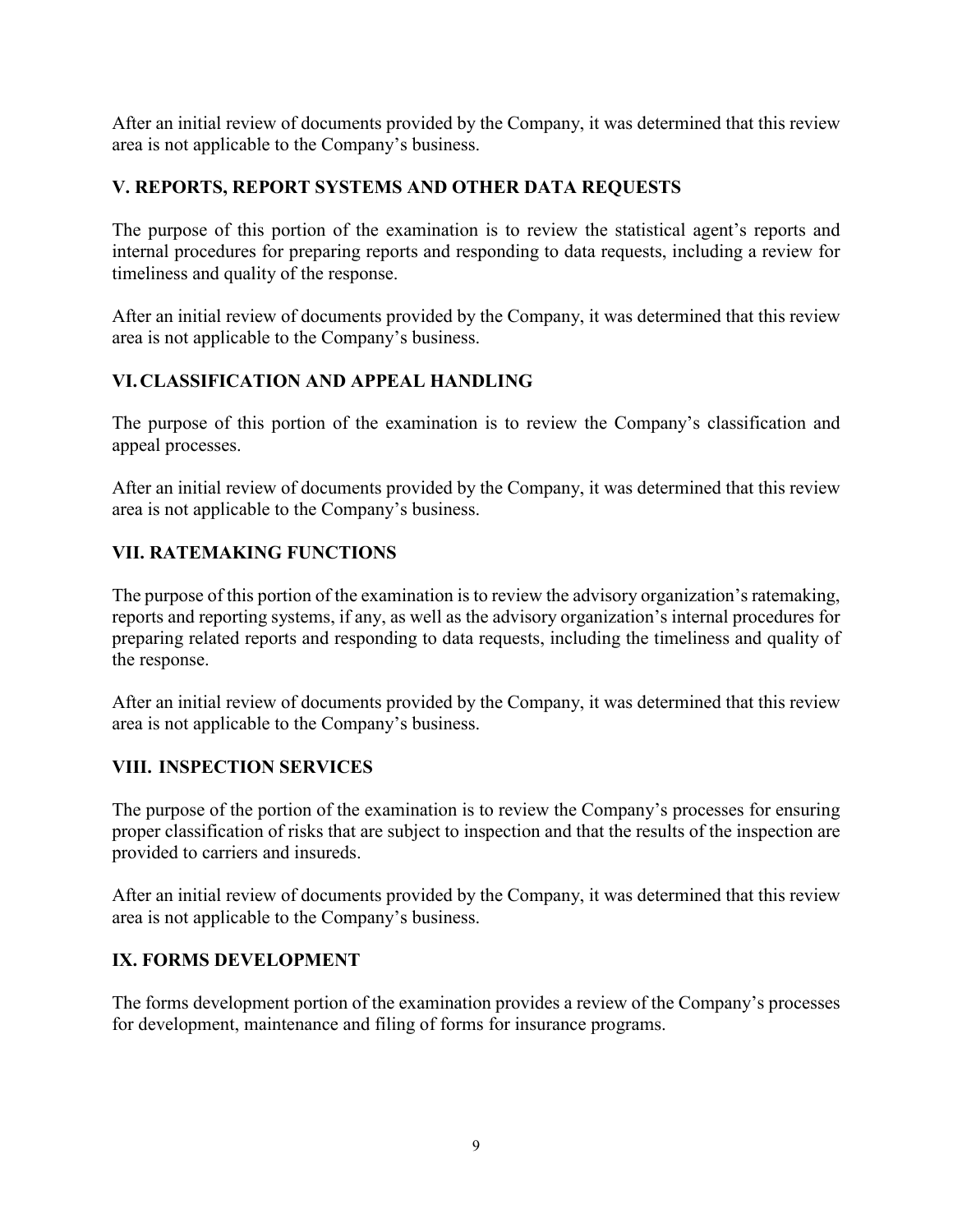**A. NAIC Market Regulation Handbook Chapter 29 – Forms Development Standard 1: The advisory organization has processes in place to identify and provide subscribers with necessary changes (by virtue of changes in state law or case law) to advisory forms.**

To test for this standard, the examiners requested and reviewed the Company's procedures for communicating changes to forms and communicating with subscribers relating to changes to determine if the organization has a process and utilizes it.

No concerns were found in this review.

#### **B. NAIC Market Regulation Handbook Chapter 29 – Forms Development Standard 2: The advisory organization has quality assurance processes in place to review submissions of forms prior to filing or submitting to the applicable state**.

To test for this standard, the examiners requested and reviewed the organizations procedural information for developing forms.

No concerns were found in this review.

#### **X. CRITICISMS AND FORMAL REQUESTS TIME STUDY**

This study is based upon the time required by the Company to provide the examiners with the requested material or to respond to criticisms. Missouri statutes and regulations require companies to respond to criticisms and formal requests within ten calendar days. In the event an extension of time was requested by the Company and granted by the examiners, the response was deemed timely if it was received within the subsequent time frame. If the response was not received within the allotted time, the response was not considered timely.

#### **A. Criticism Time Study**

| <b>Number of Calendar</b><br><b>Days to Respond</b>              | <b>Number of Criticisms</b> | <b>Percentage of Total</b> |
|------------------------------------------------------------------|-----------------------------|----------------------------|
| $0$ to 10 days                                                   |                             | 67%                        |
| Over 10 days with<br>extension                                   |                             | 33%                        |
| Over 10 days without<br>extension or after<br>extension due date |                             | $0\%$                      |
| <b>Totals</b>                                                    |                             | $100\%$                    |

The examiners found no errors in this review.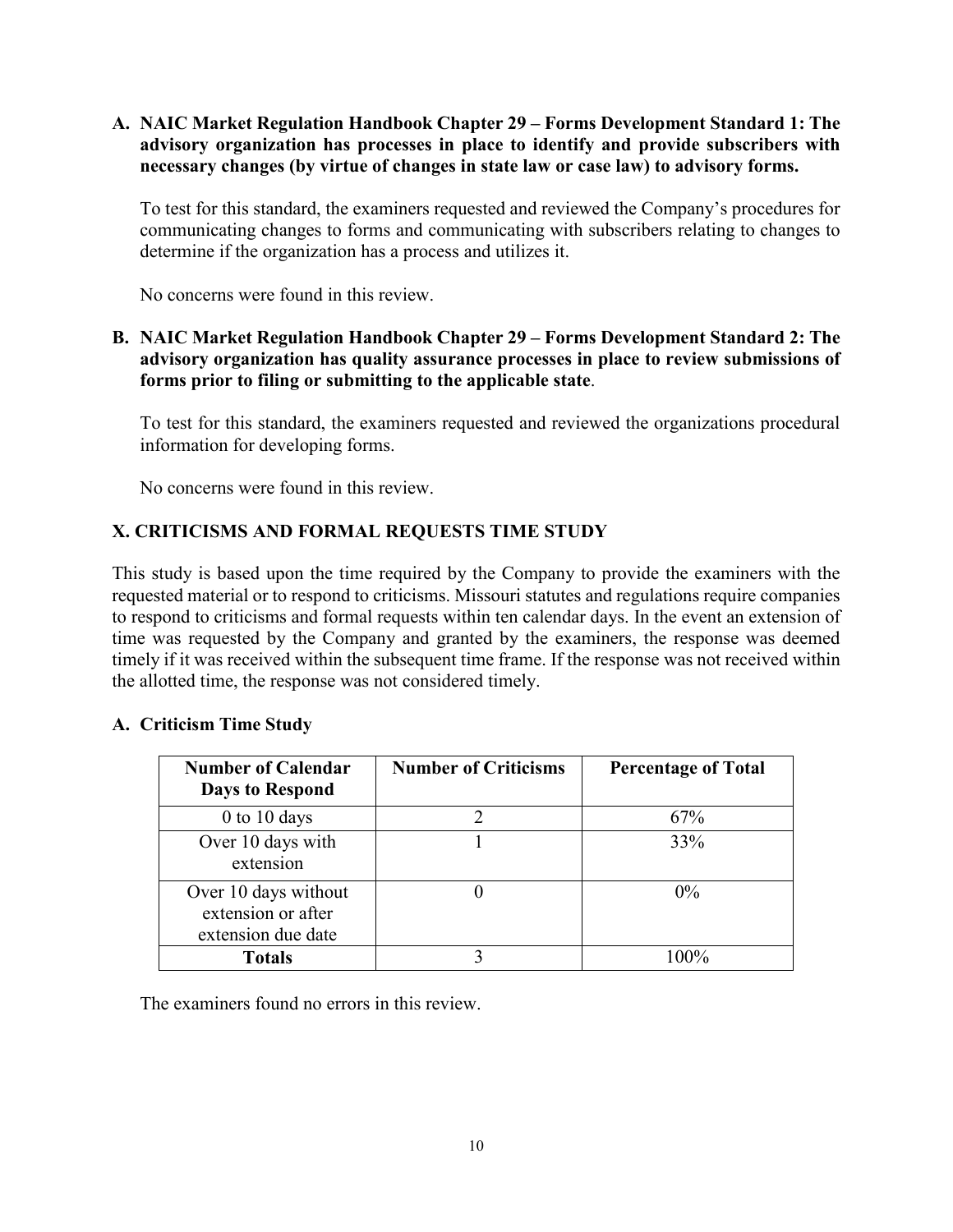# **B. Formal Request Time Study**

| <b>Number of Calendar</b><br><b>Days to Respond</b>              | <b>Number of Requests</b> | <b>Percentage of Total</b> |
|------------------------------------------------------------------|---------------------------|----------------------------|
| $0$ to 10 days                                                   |                           | 46%                        |
| Over 10 days with<br>extension                                   |                           | 54%                        |
| Over 10 days without<br>extension or after<br>extension due date |                           | $0\%$                      |
| <b>Totals</b>                                                    | 13                        | 100%                       |

The examiners found no errors in this review.